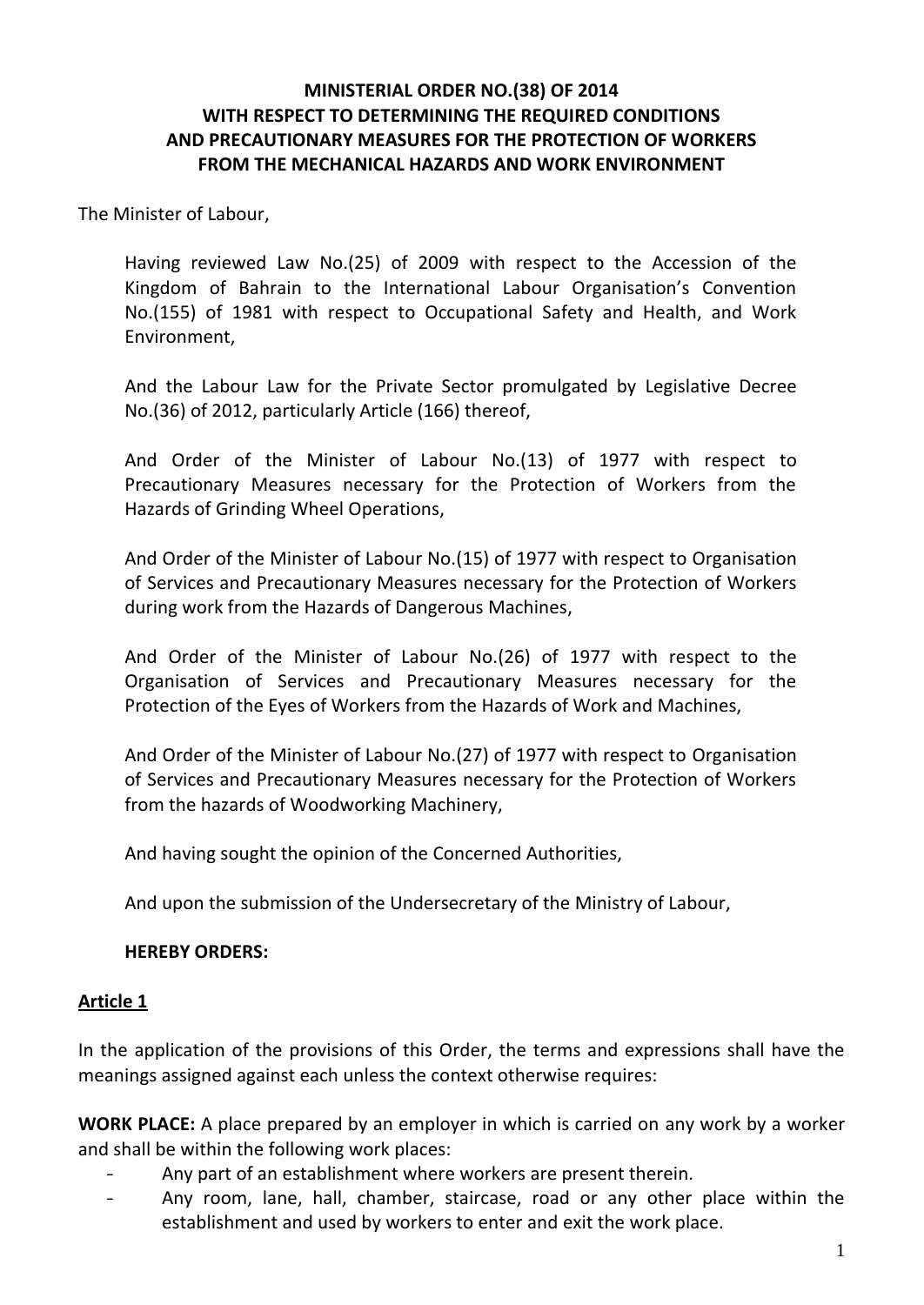**TRANSMISSION MACHINE**: every shaft, wheel drum, pulley, system of pulleys, coupling, clutch, driving belt or other devices by which the motion of prime mover is transmitted to any machine or appliance.

**ABRASIVE WHEEL:** a wheel, cylinder, disc, point or cone made of metal, wood, cloth, felt, rubber, or paper and having any surface consisting wholly or partly of abrasive material to be power driven and which is for use in any grinding or cutting operation.

**CIRCULAR SAWING MACHINE:** a power operated sawing machine mounted on a bench and comprising a sprocket disc runs at high speed on an axis used to cut various items.

# **Article 2**

A worker shall not operate work equipment that are not supplied with proper precautionary means and shall not disable and stop whatever protection available to him. He shall report any defect or technical fault in the equipment or machines that may subject him to danger and shall follow the warning directions and given instructions to preserve his safety and protection against work hazards.

# **Article 3**

- 1. Every person who design, manufacture or import any equipment to be used at work must observe the following:
	- a) It shall practically and reasonably guaranty that it is designed and assembled in a manner ensures safety and without any hazards upon proper usage and in conformity with the Unified Gulf Cooperation Council States Specifications.
	- b) Adequate information concerning the method for using the equipment in the manner intended and experimented therefor together with adopting the necessary precautions and provides instruction to secure safety and avoid and hazard upon using.
	- c) To conduct the required experiments and examinations to ensure proper equipment performance for the intended purpose.
- 2. Provide the machines, equipment and appliances required by the work provided they shall be appropriate and suitable for the purpose intended and work environment designed therefor.

# **Article 4**

The following shall be required from all hand tools, machines and appliances powered by electricity, compressed air or any other power means:

- 1. It shall be equipped with suitable preventative barriers (if required).
- 2. Prevention from electrocution hazards shall be available and observe disconnecting from the power source by suitable means.
- 3. To be examined before and after work to ensure its safety.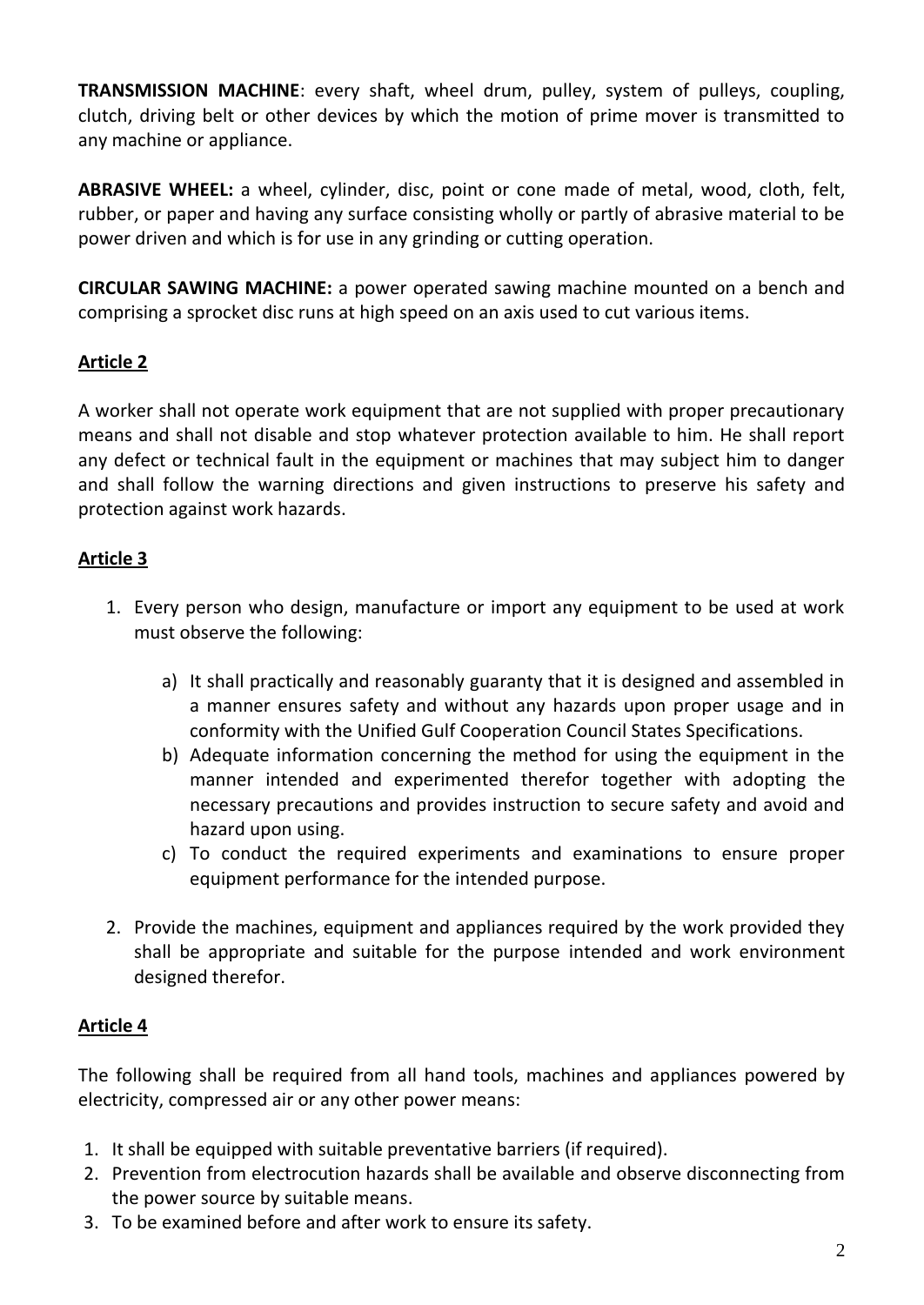- 4. Using directions signs shall be indicated therein and include (operating switches, speed shifters and others).
- 5. Warning signs and preventative measures must be illustrated.
- 6. Suitable lighting means must be included therein.

The following must be observed at the work environment:

- 1. To leave adequate distance around the working equipment that allows clear separation between a worker, passer-by, equipment and the place allocated to store the materials n carry out the work in progress.
- 2. To avoid placing any work gear with mobile or revolving carriage in a place where any worker is subject to be crammed between such carriage and any stationary part of a building, unless reaching the cramming area is restricted by a secured fence.

# **Article 6**

Work gear must be equipped with control switches at a prominent place and easy to reach for the purpose of switching on, off and control operation unless such switches are not required. In emergency cases, switching off keys must be disabled by all other control switches.

#### **Article 7**

- 1. Whenever possible, an employer shall always surround generators, transmission gears and machines dangerous parts, whether stationary, mobile or movable with suitable mobile parts preventative barriers and to observe upon designing or fixing that it secures complete protection and supplied with safety means appropriate for the work.
- 2. An employer shall not permit the removal or installation of any protective barriers unless such machine is inoperative provided the barrier, upon removal, shall be replaced in its location prior to restarting.
- 3. Stationary shields and barriers that automatically stop the work gear upon removal, adjustable shields or shields operated by light sensitivity, laser or using machines that are operated by push buttons should be observed according to their work need and nature.

# **Article 8**

An employer must adopt the suitable preventative measures in terms of carrying on the preventative and periodical maintenance on the parts and shields used as shields for dangerous machines for control and safety measures.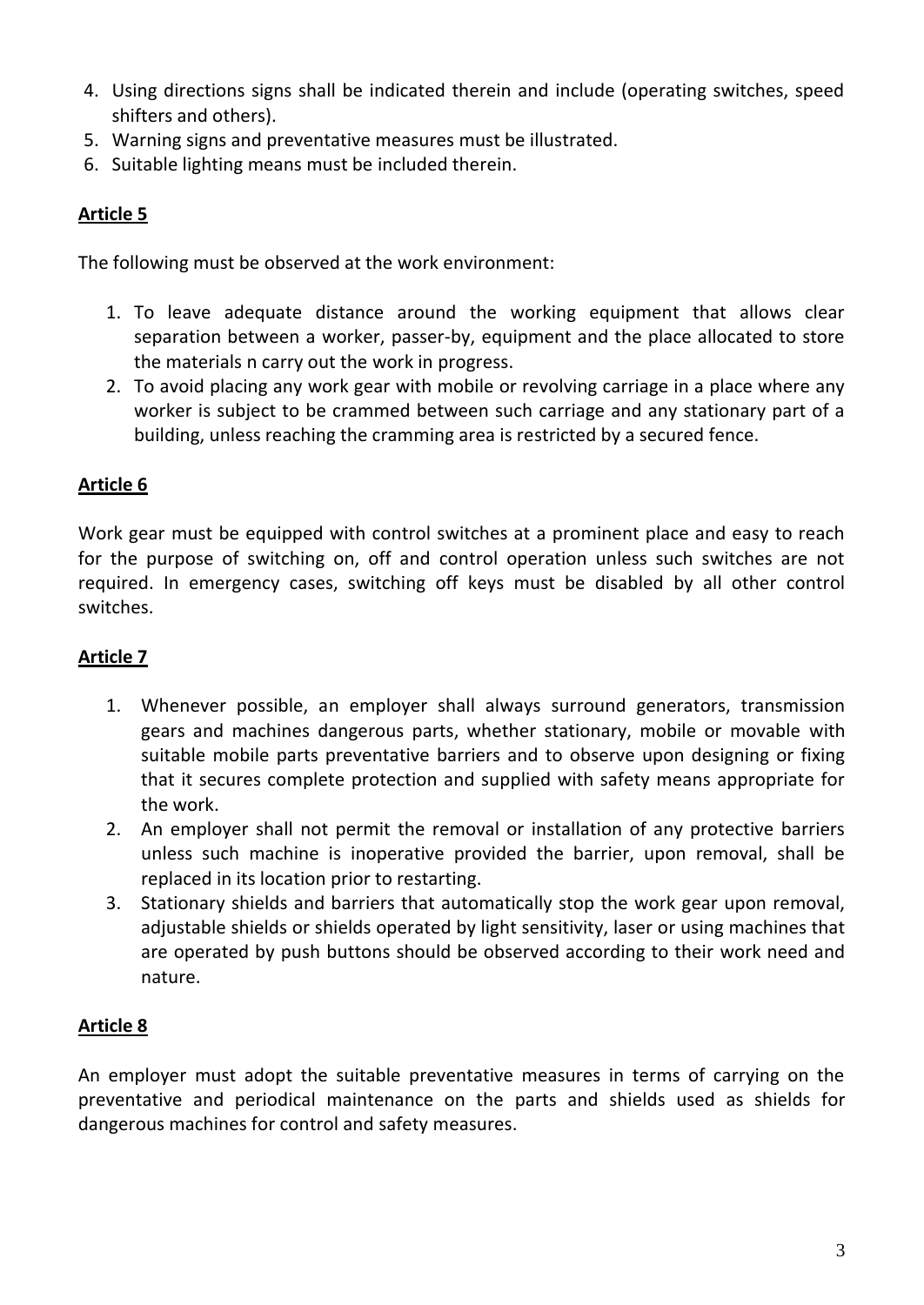The following conditions must be observed upon using circular sawing machines:

- 1. To provide effective methods to extract chips, fragments and small substances resulting from the sawing process.
- 2. To provide a suitable and proper mean to push the piece intended to level or shape its surface.
- 3. Sawing gear and machines should not be used for purposes other than what they were intended therefor.

# **Article 10**

- 1. The saw blade located underneath the base must be concealed completely.
- 2. The visible part of the saw blade which is above the machine table shall be guarded with a strong shield and easily adjustable upwards and shall be kept so adjusted that it extends from the top of the blade to a point above the surface of the material being cut. It shall have a flange of adequate depth on each side of the saw blade and the said guard shall be kept so adjusted that the said flanges extend beyond the roots of the teeth of the saw blade.
- 3. A suitable push-stick shall be provided and kept available for use at every circular sawing machine which is fed by hand. Except where the distance between a circular saw blade and its fence is so great or the method of feeding material to the saw is such that the use of a push-stick can safely be dispensed with, the push-stick so provided shall be used:
	- a) To exert feeding pressure on the material between the saw and its fence in all cutting cases.
	- b) To exert feeding pressure on the material between the saw and its fence during the last 300 millimetres of any cut of more than 300 millimetres in length.
	- c) To remove from between the saw blade and the fence pieces of material which have been cut.

# **Article 11**

The following conditions shall be observed upon using abrasive gear:

- 1. To provide whenever practically possible a secure guard maintained at a suitable place for any abrasive wheel while in motion.
- 2. To place directions and warning signs from hazards resulting from the use of abrasive wheels together and the precautionary measures at the place where the abrasion or cutting work is made by abrasive wheels. They shall also be placed in a prominent place easy to be seen by people working in abrasion or cutting.
- 3. To select a good quality abrasive wheel suitable for carrying on the any work being done.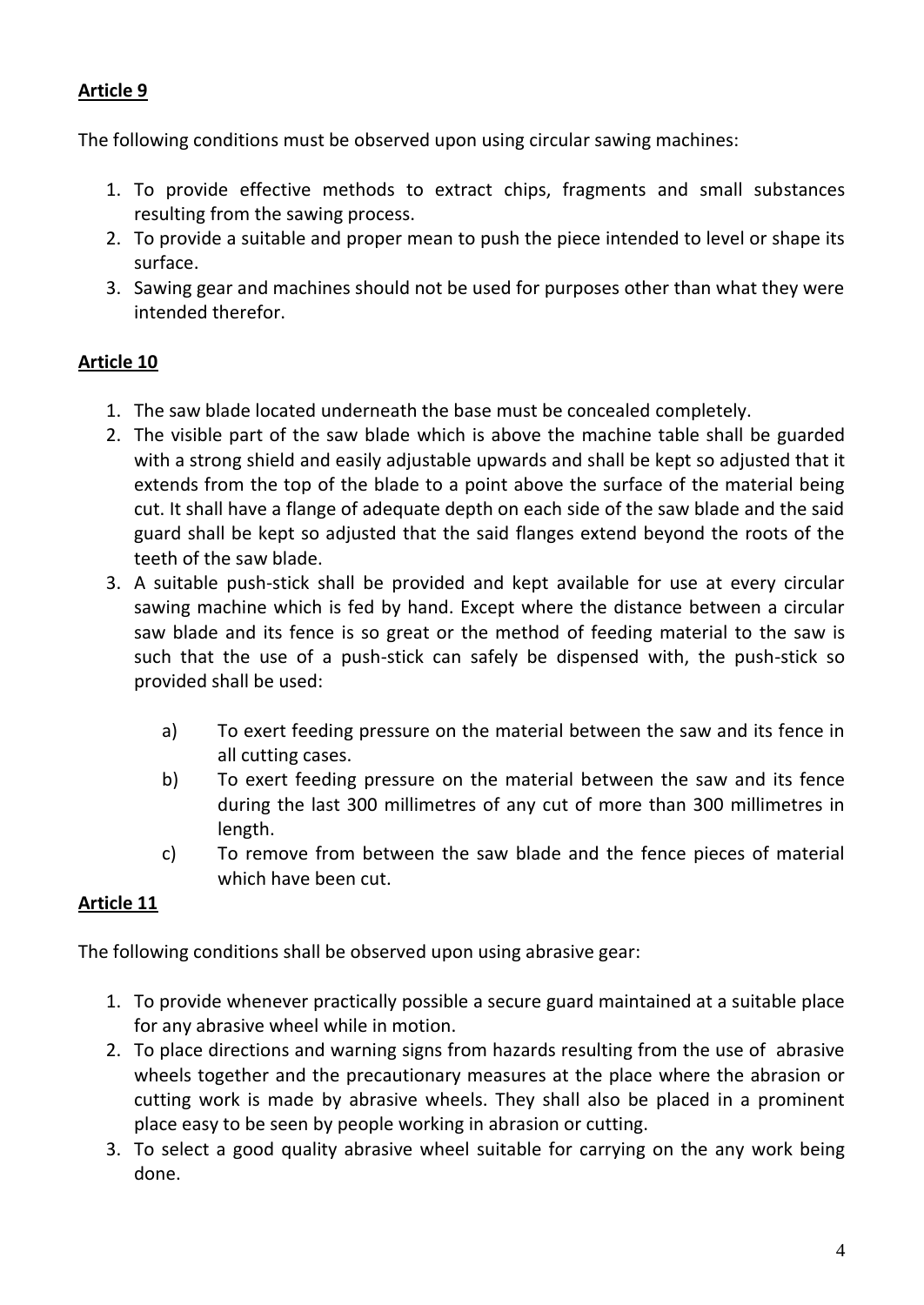The employer shall carry out the periodical maintenance on the working appliances and gear and ensure that the maintenance is performed in a safe manner.

Organising, lubricating or greasing working devices while in operation shall be banned unless they are equipped with suitable means to prevent the occurrence of such hazards.

### **Article 13**

Proper precautionary measures must be adopted to protect workers from the hazards of sparks, chips or sharp objects by adopting proper and suitable safety measures.

An employer shall be prohibited from using machines where their dangerous parts are not supplied with suitable protection methods.

#### **Article 14**

Proper precautionary measures must be adopted to protect workers from the hazards of dust and steam affecting their heath and safety being generated from manufacturing, abrasion, material cleaning, emitting, spraying or treatment operations by providing ventilation, masks and other precautionary and protection means.

Stationary internal combustion engines shall be banned from being used in closed areas except after necessary measures are adopted to transmit combustion gases and steam generated from the engine to the open space or by adopting other steps that secure the prevention from the hazards of such gases on workers health while observing the environmental conditions.

#### **Article 15**

Handling of raw materials, work appliances and tools together with production materials must be handled in a safe and secure method which does not result in any harm to workers. A worker may not be asked to lift, transfer or move a heavy load suspected to cause any injury to his body.

#### **Article 16**

The following shall be observed at work places upon using mechanical vehicles, forklifts, trucks, tractors, bulldozers or any other mechanical vehicle:

- 1. It shall be in the custody of a qualified person, licensed to drive it and holding a valid Bahraini licence.
- 2. It shall be in a good condition, suitable, adequate and periodically maintained.
- 3. It shall be moderately used, loaded in a correct manner and used for the purpose designed therefor.
- 4. It shall be equipped with suitable seats for the number of passengers if intended to transport people.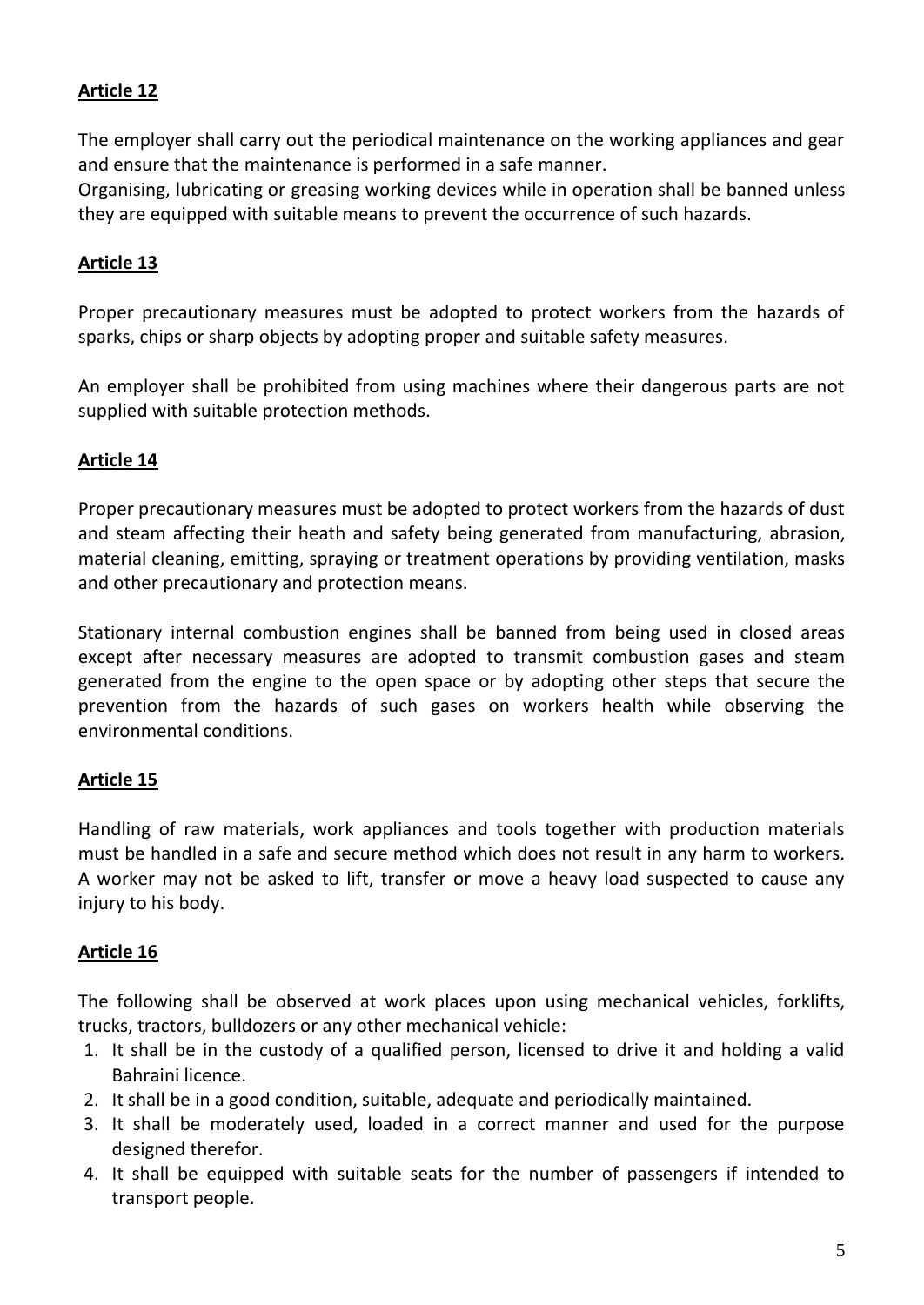5. To provide a solid and proper spare support to prevent vehicles from falling down in the event of a break down of the lifting gear.

## **Article 17**

The following conditions shall be observed upon carrying on maintenance work on mechanical vehicles:

- 1. To disconnect, whenever practically possible, the electric power and adopt necessary measures to prevent any fire from breaking out when connecting the electric power.
- 2. Welding work shall be assigned to qualified person with knowledge of firefighting and first-aid for injuries resulting from welding works.
- 3. Welding works shall be made on platforms designed for such purpose and made from inflammable materials of high level fire resistance.
- 4. Flash welding equipment must be supplied with a cover to control volatile flame and secure natural and industrial ventilation.
- 5. To maintain suitable natural and industrial ventilation to avoid inflammation concentration at welding work place particularly closed places.
- 6. To provide the welding places sites with suitable and adequate firefighting equipment.
- 7. Connections and equipment must be in good condition, suitable to perform the work, the pressure control valves and the pressure measurement devices must be in good condition while welding with gas provided examinations and testing must be done before and after using.
- 8. To provide workers with adequate personal protection equipment upon carrying out the welding works and compels the workers to use them.

#### **Article 19**

The provisions of this Order shall be applicable to all work places and sites subject to the provisions of the Labour Law for the Private Sector promulgated by Law No.(36) of 2012.

#### **Article 20**

All work places and sites established at the enforcement time of this Order must adjust their statuses in confirmation with its provisions within three months from the date of its enforcement.

#### **Article 21**

Every person who violates the provisions of this Order shall be liable for the punishment provided for in Article (192) of the Labour Law for the Private Sector promulgated by Law No.(36) of 2012.